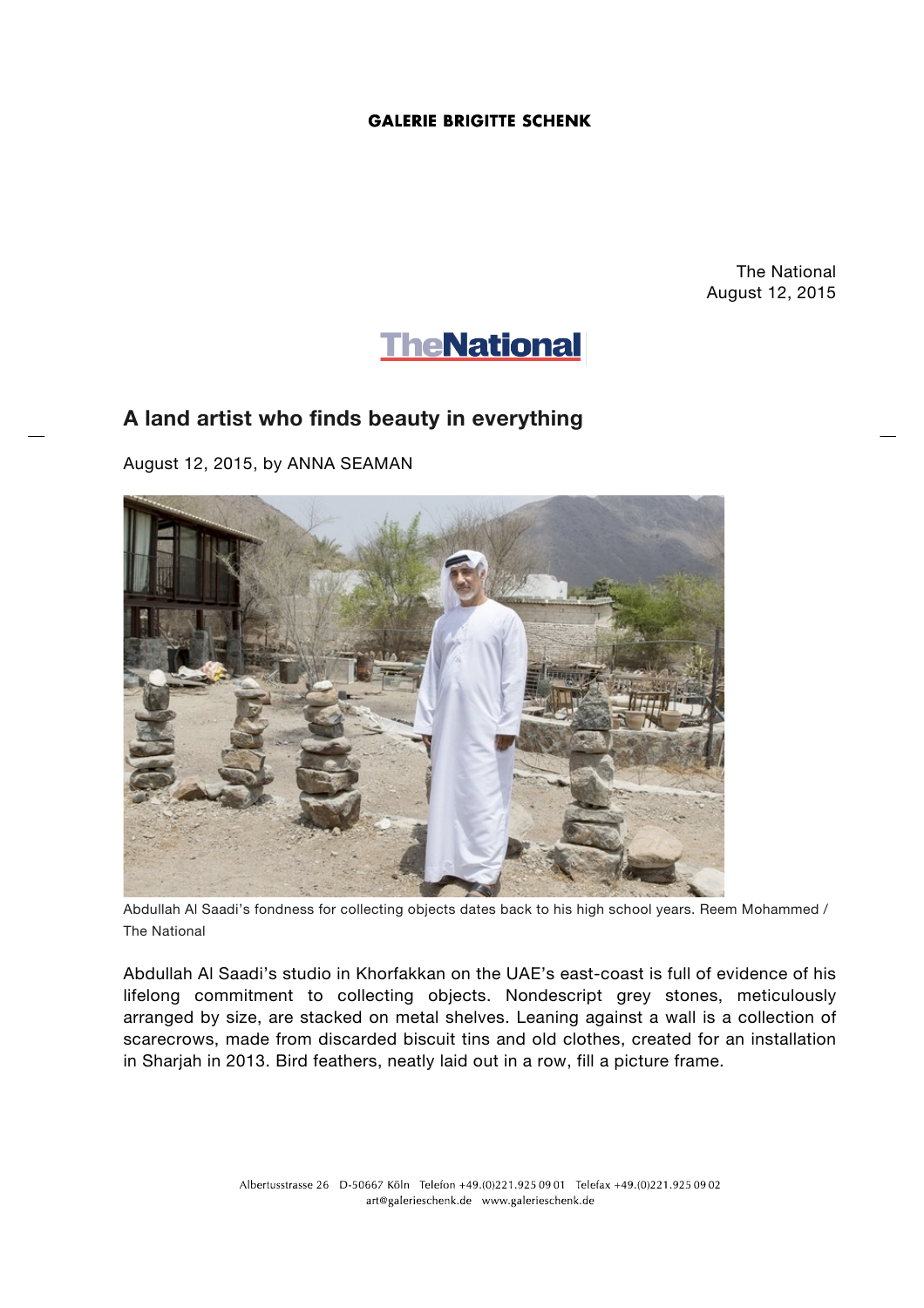## **GALERIE BRIGITTE SCHENK**

The Emirati artist's fondness for collecting and preserving objects dates back to his highschool years, when he began recording his memories of the UAE art scene in the 1980s in an expansive diary, which now forms an essential part of the catalogue for the UAE National Pavilion's current exhibition at the 56th Venice Biennale.

1980 – Today: Exhibitions in the United Arab Emirates surveys more than 40 years of art through the work of 15 artists, and contributions such as Al Saadi's are rare, considering that there has been little documentation of the history of the national art scene.

Al Saadi's organic sculptures also feature at the biennale, marking the second time the artist's work has been shown in the UAE Pavilion (the first was in 2011). The series, called The Cavity Room, consists of installations made mostly from the skulls, horns and bones of animals native to Khorfakkan. "I always loved art and as soon as I graduated from school I opened my own studio at home. I started to collect things around me and produce art from them," says Al Saadi, who was born and continues to live in his modest family home in Madha, a small village on the UAE-Oman border. He also holds a full-time job at a local school in nearby Kalba, where he teaches English.

Just like his diary, which is an indispensable part of the UAE Pavilion catalogue, Al Saadi's land art is a reflection of his life, and his works are a hint of his personal stories.

For example, the artist says he went through a period of gathering dead insects, which he remembered from his childhood, followed by a decade-long obsession with sweet potato, once a dietary staple in the area, and which his father, a farmer, used to cultivate.

Al Saadi's most recent exhibition, held last year, relives more such memories. It showed a series from 1998 called My Mother's Letters – a poignant collection of objects that his mother used to leave behind in his studio to let him know she had visited while he was out. Also on display was The Watermelon Series, watercolour impressions of the mountains inspired by his 4-year-old son, who once said that the triangle-shaped watermelon he was eating resembled a hill.

Despite enjoying a second showing at one of the world's most important art festivals, Al Saadi is determined to remain focused on his art, heritage and memories. "I do not set out to reveal the details of life," he says. "I just capture what is around me, to express my ideas. With My Mother's Letters, for example, I was not only telling the story about my mother but about all mothers. With the bones, I was questioning our relationship with animals. I use my work to show parts of my life that I'm sure are common with people all over the world – I am not just interested in stories, but also in shape and form."